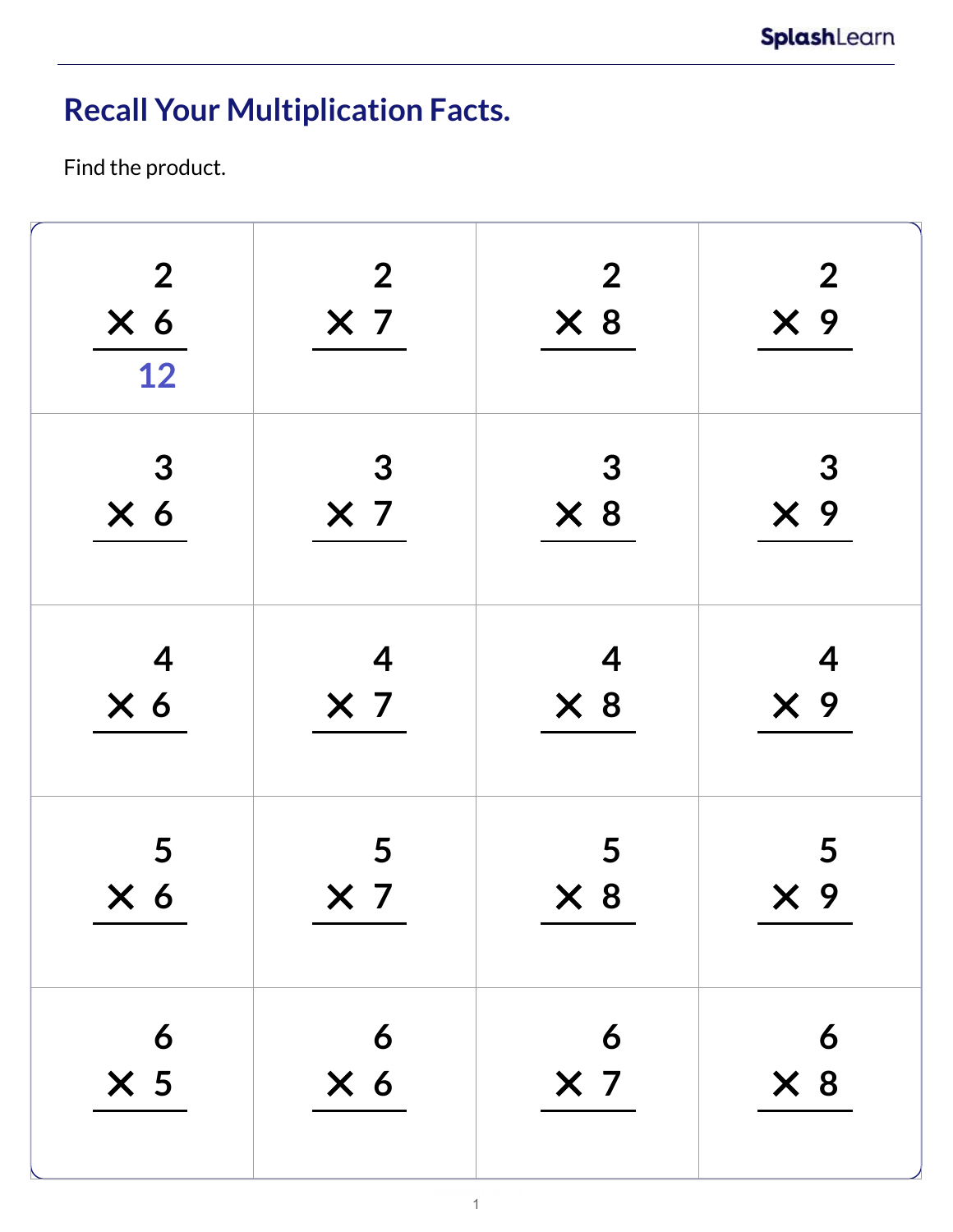#### **Distributive Property**

Fill in the blanks.

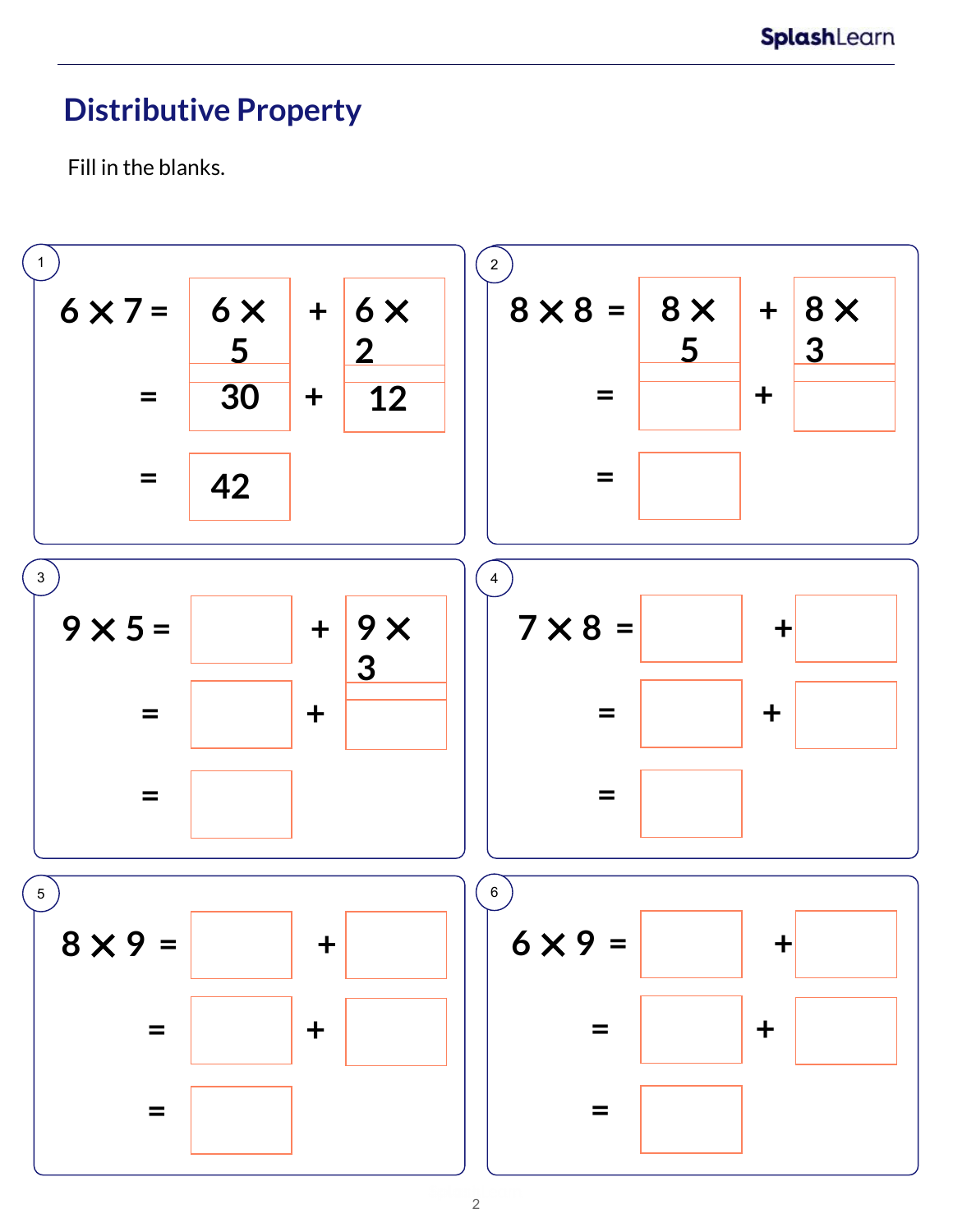# Solutions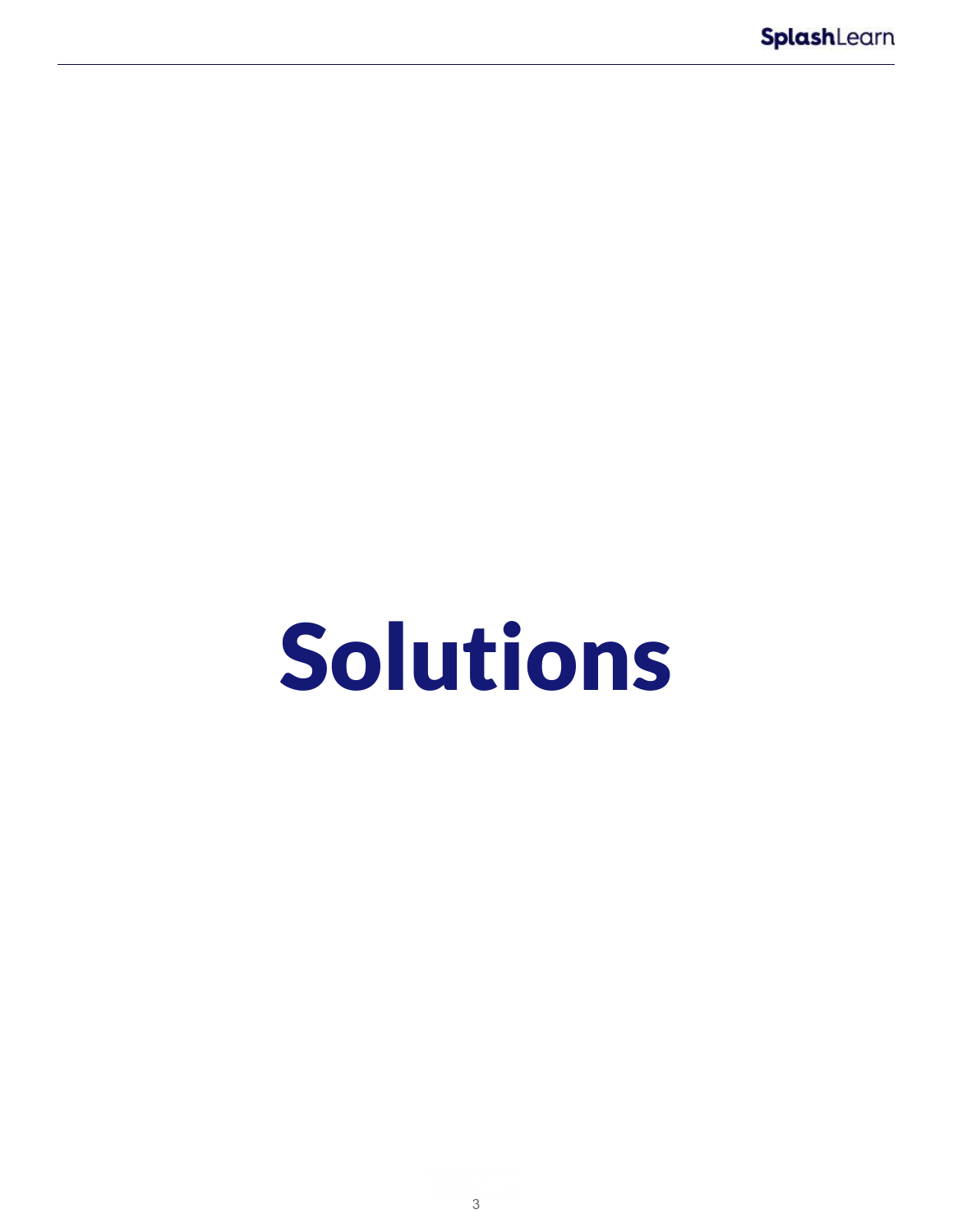## **Recall Your Multiplication Facts.**

Find the product.

| $\overline{2}$           | $\overline{2}$           | $\overline{2}$ | $\boldsymbol{2}$ |
|--------------------------|--------------------------|----------------|------------------|
| $\times 6$               | X <sub>7</sub>           | $\times 8$     | $\times$ 9       |
| 12                       | 14                       | 16             | 18               |
| 3                        | $\boldsymbol{3}$         | 3              | 3                |
| $\times$ 6               | $\times$ 7               | $\times 8$     | $X$ 9            |
| 18                       | 21                       | 24             | $\overline{27}$  |
| $\overline{\mathcal{A}}$ | $\overline{\mathcal{A}}$ | 4              | 4                |
| $\times 6$               | X <sub>7</sub>           | $\times 8$     | $X$ 9            |
| 24                       | 28                       | 32             | 36               |
| 5                        | 5                        | 5              | 5                |
| $\times 6$               | $\times$ 7               | $\times 8$     | $\times$ 9       |
| 30                       | 35                       | 40             | 45               |
| 6                        | 6                        | 6              | 6                |
| $\times$ 5               | X <sub>6</sub>           | $\times$ 7     | $\times 8$       |
| 30                       | 36                       | 42             | 48               |